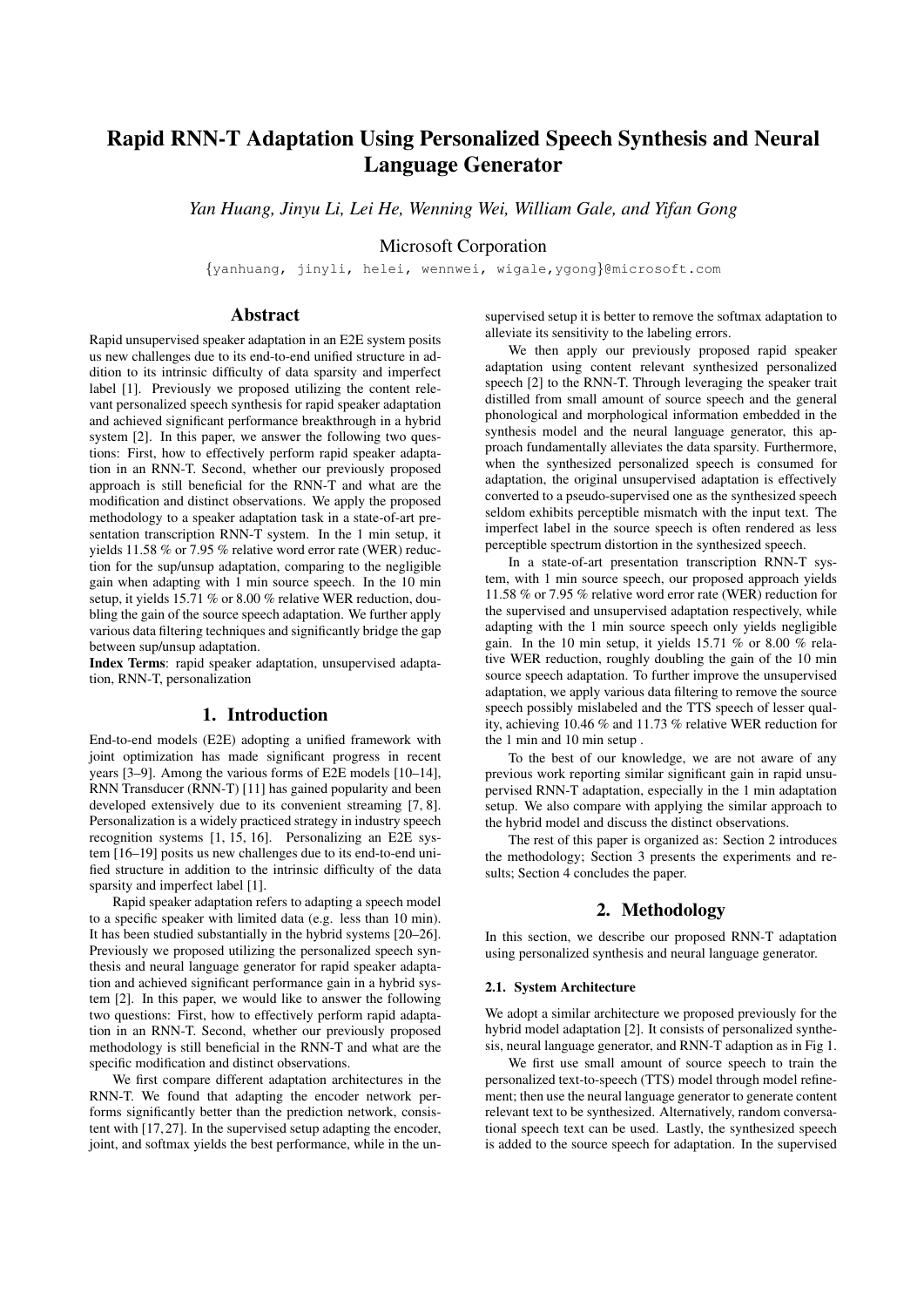

Figure 1: *(a) System architecture; (b) RNN-T model structure.*

setup, human transcription of the source speech is used for the personalized TTS training, content relevant text generation, and model adaptation. Otherwise, in the unsupervised setup, the first-pass decoding result is used throughout the pipeline.

#### 2.2. RNN-T adaptation

RNN-T models the acoustic, language, pronunciation, and acoustic-language score fusion within an end-to-end framework. Rapid adaptation with as little as 1 min speech in the RNN-T is extremely prone to overfitting. Therefore identifying the key network component for adaptation is critical.

An RNN-T consists of an encoder, a prediction, and a joint network as in Fig 1 (b). The encoder network converts the acoustic feature  $x_t$  into a high-level representation  $h_t^{enc}$ , where t is the index of time:

$$
h_t^{enc} = f^{enc}(x_t). \tag{1}
$$

The prediction network generates a high-level representation  $h_{pre}^{u}$  by conditioning on the previous non-blank target  $y_{u-1}$ predicted by the RNN-T, where  $u$  is the index of the label:

$$
h_u^{pre} = f^{pre}(y_{u-1}).\tag{2}
$$

The joint network  $z_{t,u}$  is a feed-forward network that combines the encoder output  $h_{enc}^{t}$  and the prediction output  $h_{u}^{pre}$ :

$$
z_{t,u} = f_{joint}(h_t^{enc}, h_u^{pre}). \tag{3}
$$

 $z_{t,u}$  is connected to the output layer with a linear transform followed by a softmax. The posterior of each output token  $k$  is

$$
P(k|t, u) = softmax(W_y z_{t, u}^k + b_y).
$$
 (4)

The modeling of acoustics including the speaker voice trait largely resides in the encoder. The prediction network, generally believed to carry primarily language-level information or simply handling speech alignment according to a recent study [27] , is expected to be less relevant in rapid adaptation with limited amount of adaptation data. The joint network specifies the fusion of acoustic and language information, which can also potentially be optimized per speaker basis. The softmax layer with the linear projection directly modeling the posterior of the word piece unit can be efficiently and effectively adapted, though it is expected to be most sensitive to labeling errors.

Regularization is usually applied to address overfitting in rapid adaptation [16, 20, 28]. We experiment with different regularization approaches, but found its limited impact especially for this work where large amount of TTS speech is added.

#### 2.3. Personalized Speech Synthesis

We use the same multi-speaker neural TTS system for personalized speech synthesis [2]. As depicted in Figure 2, it consists of a spectrum predictor, a neural vocoder, and a speaker embedding. The spectrum predictor converts the input text to the Mel



Figure 2: *Diagram of personalized speech synthesis.*

spectral using an encoder-decoder with attention model. The vocoder generates the waveform conditioning on the Mel spectral using a WaveNet neural vocoder [29]. The speaker embedding is introduced to model multi speaker latent space and concatenated with the encoder output as input to the attention layer, then jointly trained with the spectrum predictor [30]. We use an in-house TTS corpus with 30 professional en-US speakers and more than 200 hours phonetic rich recordings for training. The spectrum predictor is adapted to each target speaker with a new speaker embedding optimized to the enrollment data, while a universal WaveNet model is adopted without adaptation.

One particular challenge is that, in unsupervised adaptation, only the first-pass decoding result is available. The imperfect transcription may affect the personalized TTS model training. Furthermore, rapid adaptation with as little as 1 min speech makes robust estimation of personalized TTS more challenging.

#### 2.4. Neural Language Generator

We use an LSTM language model [31] with a beam search algorithm [32] to generate content relevant target text as in [2]. Each sentence is provided as a prompt to the neural language generator to generate various continuations of the prompts. Similar to [33], we impose diversity constraints during the beam search, namely by penalizing repeated tokens, restricting the number of beams that end with the same bigram, and preventing n-gram repetitions within a beam. The language model has a vocabulary size of 59K BPE tokens [33] and three LSTM layers, with a total of 220M parameters. We trained the language model to convergence on 3B words of paragraph level web-crawled data.

# 3. Experiments and Results

We present experiments in a presentation transcription system. All experiments were conducted on anonymized data with personally identifiable information removed.

### 3.1. Experimental Setup

The baseline RNN-T is trained from 65K hour anonymized speech with the cross-entropy criteria. It consists of six layernormalized LSTM layers for the encoder and two layers of the same structure for the prediction network. Each LSTM layer has 1600 hidden units and the output size is reduced to 800 using a linear projection layer. The acoustic feature is formed by stacking three 80-dimension log Mel filter bank calculated for every 10 millisecond speech. The output layer models 4000 word pieces plus an additional blank label.

The speaker adaptation task consists of six speakers, each with 10 min for training and 20 min for testing. As in [2], we configured 8 setups, specified by the source data amount (1 or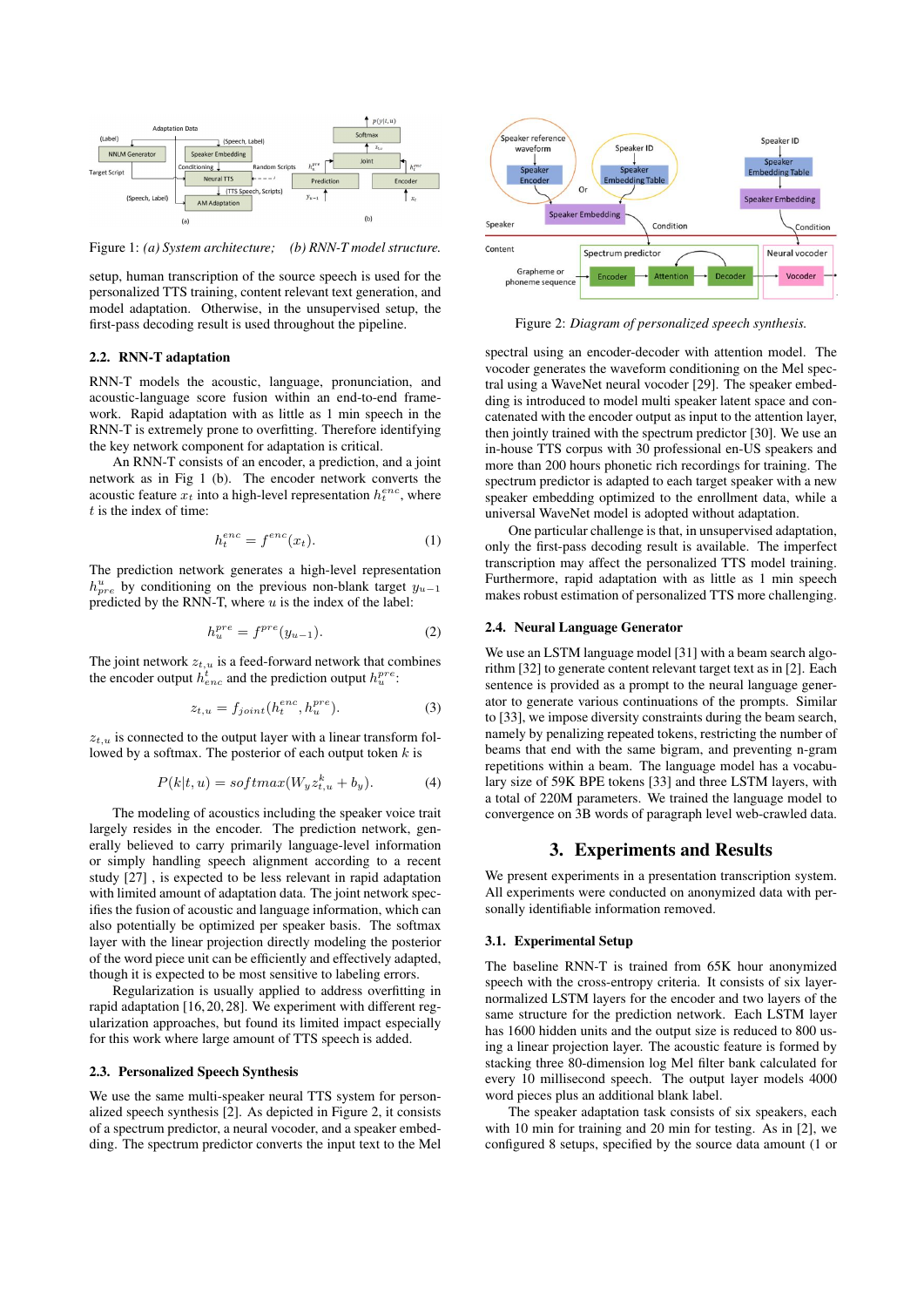10 min), source label type (human or ASR), and TTS script type (random or target).

#### 3.2. RNN-T Model Adaptation

We compare adapting different components of the RNN-T and various combination of these components. Table 1 presents the 1 min and 10 min supervised adaptation results.

For the 10 min setup, the encoder adaptation is much more effective than adapting other component of the network. Adding the joint and subsequently the softmax layer adaptation yields incrementally more gains. Nevertheless, further adding the prediction network to allow the full model to be adapted does not yield further improvement. 1 min setup presents sever data scarcity challenge with small gain only for the encoder adaptation. We also experiment with different regularization methodologies. They are found to be slightly beneficial in extreme data scarcity and in full model adaptation. When using large amount of TTS speech for adaptation, regularization only has limited benefit and therefore is not adopted in this paper.

Table 1: *Comparison of supervised adaptation results of adapting the encoder (*E*), predictor (*P*), joint (*J*), softmax (*S*), and various combination of these components, including the full network (*ALL*). WER.R refers to the relative WER reduction.*

| Model            | 1 min | WER.R     | $10 \text{ min}$ | WER.R     |
|------------------|-------|-----------|------------------|-----------|
| baseline         | 14.15 | <b>NA</b> | 14.15            | <b>NA</b> |
| E                | 13.91 | 1.68      | 13.43            | 5.08      |
| $\boldsymbol{P}$ | 14.16 | $-0.07$   | 14.14            | 0.06      |
| .J               | 14.15 | $-0.01$   | 14.24            | $-0.62$   |
| S                | 14.27 | $-0.82$   | 14.05            | 0.74      |
| $E + J$          | 14.10 | 0.35      | 13.39            | 5.36      |
| $E+J+S$          | 14.29 | $-0.97$   | 13.34            | 5.71      |
| ALL              | 14.31 | $-1.13$   | 13.51            | 4.55      |

We select four representative structures as presented in Table 2 and proceed to unsupervised adaptation. The encoder and joint adaptation  $(E + J)$  performs the best with no further gain observed when adding the softmax in unsupervised adaptation. The softmax layer directly modeling the word-piece target is particularly sensitive to the labeling error. We therefore choose the encoder, joint, and softmax adaptation  $(E + J + S)$  as the default for the supervised and the encoder and joint adaptation  $(E+J)$  for the unsupervised adaptation for the rest of this paper.

Table 2: *Comparison of 10 min sup/unsup adaptation for four selected structures: predictor*  $(P)$ , encoder + joint  $(E + J)$ ,  $encoder + joint + softmax (E + J + S)$ , full network (ALL).

| Model    | <b>SUP</b> | WER.R | UNSUP | WER.R   |
|----------|------------|-------|-------|---------|
| baseline | 14.15      | NA    | 14.15 | NA      |
|          | 14.14      | 0.06  | 14.25 | $-0.71$ |
| $E+J$    | 13.39      | 5.36  | 13.51 | 4.55    |
| $E+J+S$  | 13.34      | 5.71  | 13.66 | 3.44    |
| A L L    | 13.51      | 4.55  | 13.63 | 3.67    |

#### 3.3. Adaptation with Personalized TTS and NNLM

Table 3 presents the RNN-T adaptation with personalized TTS and NNLM generator. We focus on the target script and leave the comparison with the random script in Section 3.4.

For the supervised setup, 1 min source speech adaptation can barely yield any gain. After adopting our proposed method-

ology, adapting with 100 min content relevant personalized synthesis speech yields 5.91 % relative WER reduction. The 1 min source speech is translated into large amount of synthesized speech, incorporating the speaker voice trait from the source speech with the general phonological and morphological information embedded in the TTS and neural language model. Blending in the 1 min source speech with TTS speech results in additional gain. This suggests that the source speech is still particularly valuable. We subsequently introduce weighting to boost the representativeness of the source speech, yielding 10.75 % and 11.25 % relative WER reduction with 100 min and 200 min synthesized speech. The weight is set to roughly balance the source/TTS data amount. In the 10 min setup, we observe similar pattern. Adapting with 200 min TTS speech and 10 min source speech yields 15.71 % relative WER reduction, comparing to 5.71 % for the 10 min source speech adaptation.

Table 3: *Performance of 1 min and 10 min sup/unsup adaptation with synthesis speech. (T) and (R) refer to the target or random text; (W) refers to applying weighting to original speech; + refers to adding TTS speech to the source for adaptation. (f, \*, \*), (\*, f, \*), and (\*, \*, f) refer to applying filtering only to the source speech when used for embedding training, to the source speech when used for adaptation, or to the TTS speech.*

| Model                                   | 1 min | WER.R   | $10 \text{ min}$ | WER.R     |
|-----------------------------------------|-------|---------|------------------|-----------|
| baseline                                | 14.15 | NA      | 14.15            | <b>NA</b> |
| $\overline{SUP}_{org}$                  | 14.29 | $-0.97$ | 13.34            | 5.71      |
| $SUP_{R100}$                            | 14.19 | $-0.27$ | 13.73            | 2.94      |
| $SUP_{T100}$                            | 13.31 | 5.91    | 13.00            | 8.14      |
| $\operatorname{SUP}_{+T100}$            | 13.18 | 6.89    | 12.74            | 10.00     |
| $\operatorname{SUP}_{+T100(W)}$         | 12.63 | 10.75   | 12.26            | 13.38     |
| $SUP_{+R200(W)}$                        | 13.15 | 7.06    | 12.30            | 12.29     |
| $SUP_{+T200(W)}$                        | 12.56 | 11.25   | 11.93            | 15.71     |
| $\overline{UNSUP}_{org}$                | 14.04 | 0.75    | 13.51            | 4.55      |
| $\overline{UNSU}P_{R100}$               | 14.36 | $-1.45$ | 14.10            | 0.33      |
| $UNSUP_{T100}$                          | 13.42 | 5.17    | 13.41            | 5.24      |
| $UNSUP_{+T100}$                         | 13.47 | 4.81    | 13.50            | 6.44      |
| $UNSUP_{+T100(W)}$                      | 13.39 | 5.39    | 13.16            | 6.97      |
| $UNSUP_{+R200(W)}$                      | 14.14 | 0.11    | 13.37            | 3.75      |
| $UNSUP_{+T200(W)}$                      | 13.03 | 7.95    | 13.02            | 8.00      |
| $\overline{UNSUP_{+T200(W)}^{(f,*,*)}}$ | 12.91 | 8.76    | 12.80            | 9.54      |
| $UNSUP^{(f, f, *)}$<br>$+T200(W)$       | 12.81 | 9.47    | 12.69            | 10.32     |
| $UNSUP^{(f,f,f)}$<br>$+T200(W)$         | 12.78 | 9.68    | 12.59            | 11.02     |

The unsupervised adaptation exhibits similar performance pattern with generally smaller amount of gains. For example, adapting with 200 min target script synthesized personalized speech combined with weighted source speech yields 7.95 % relative WER reduction for the 1 min setup and 8.00 % for the 10 min setup, which compares to 0.75 % and 4.55 % when only using source speech for adaptation.

To further reduce the gap of sup/unsup adaptation, we use multiple system decoding to filter the source speech possibly mislabeled and the TTS speech of lesser quality. We use a hybrid system with comparable performance to generate alternative hypothesis and measure the agreement level as basis for data filtering. When applying this filtering only to the source speech for personalized TTS training (f, \*, \*), the unsupervised adaptation gain increases to 8.76 % and 9.54 % for the 1 min and 10 min setup respectively; when further applying it to the source speech when consumed for adaptation (f, f,  $*$ ), the gain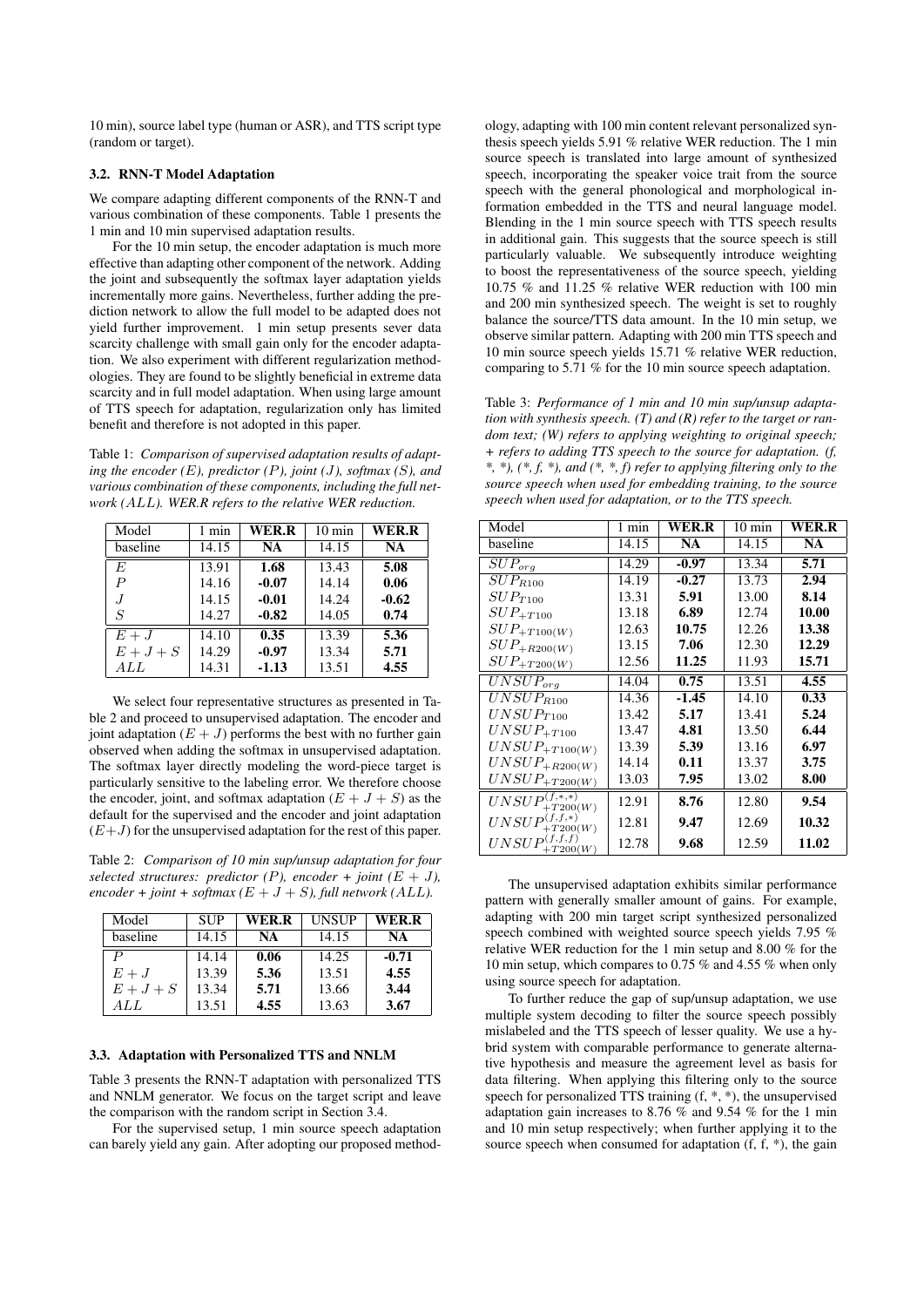increases to 9.47 % and 10.32 %; when in additionally applying it to TTS speech (f, f, f), the gain increases to 9.68 % and 11.02 %. Finally, we can achieve closer-to supervised adaptation performance. We also tried other approaches based on alignment score, which was not found to be as effective.

Next we will discuss how TTS script type, source data amount, label quality, TTS data amount affect the performance.

## 3.4. Random Text versus Target Text

Previously we found that in the hybrid model adaptation using content relevant target text for TTS yields consistent but small additional gain comparing to using the random text [2]. For the RNN-T, as shown in Table 3, adapting with the target text synthesized speech consistently outperforms using the random text and the benefit of using the content relevant script for TTS is much more significant. Despite that we don't explicitly adapt the prediction network, the end-to-end framework and the wordpiece modeling in the RNN-T makes it more sensitive to the content of the adaptation data.

#### 3.5. Source Speech Data Amount

The source data amount can affect the adaptation in two ways: first, it determines whether personalized speech synthesis model can be robustly estimated and thus affects the TTS quality; second, it directly affects the performance when consumed for RNN-T adaptation. Generally more source speech is expected to result in larger gain. Practically we need to find a good operating point as a trade-off to minimize the user enrollment effort. As presented in Fig. 3, with as little as 0.5 min source speech, the synthesized personalized speech already starts to yield improved performance. Increasing source speech benefits both sup/unsup adaptation, but the gain is notably larger for supervised adaptation. Understandably without the ground truth label, increasing source data amount is not as valuable. Comparing adapting with TTS speech only or with the source and TTS speech, we find that the gain primarily comes from the direct consumption of the increased amount of source speech for RNN-T adaptation. The personalized TTS can benefit from more source speech, but only moderately in comparison.

#### 3.6. Source Speech Label Quality

The imperfect label results in poor personalized TTS model estimation and thus degrades the quality of synthesis speech. When consuming the source speech for RNN-T adaptation, the incorrect source data label can generate catastrophic gradient update and result in poor adaptation performance. We simulate transcription at different quality levels. The human transcription is empirically treated as the golden standard with 0.00 % WER. As presented in Fig. 3 (b), the adaptation performance degrades as the source speech label becomes less accurate. The personalized TTS training is robust to minor labeling errors (e.g below 10 %). As the label quality continues to degrade surpassing a certain limit, we observe sharp performance degradation. This also explains why it is important to perform effective data filtering, especially for speakers with higher WERs.

# 3.7. TTS Data Amount

Fig. 3 (c-d) presents sup/unsup adaptation with increased amount of TTS data. No data filtering is applied for unsupervised adaptation. In all cases, the adaptation performance improves as more TTS data is added, with generally larger slope for the 1 min setup (v.s. 10 min), for the supervised setup (v.s.



Figure 3: *(a) Adaptation performance with respect to source data amount; (b) source label quality; (c-d) TTS data amount.*

supervised), and using the target script (v.s. random). The performance is plateaued earlier for the 1 min setup after adding 100 min TTS speech. After applying weighting to the source speech, all cases continue to improve without being plateaued with 200 min TTS speech. We observe that the rate of improvement becomes smaller when further adding more TTS speech.

#### 3.8. Comparison with Hybrid Model

Finally we compare with applying it to the hybrid model [2]. The RNN-T and the hybrid model have comparable baseline performance[34]. Synthesizing content relevant speech is critical for its success in the RNN-T despite the fact that the prediction network is not adapted, while it is less critical in the hybrid model. RNN-T is more sensitive to the labeling error of the source speech and the spectrum distortion in the TTS speech, while the hybrid model appears to be less impacted. Overall, the proposed rapid speaker adaptation yields significant gain on both models. With careful choice of content relevant text and effective source/TTS data selection, we can harvest even greater gain in the RNN-T.

# 4. Conclusions

In conclusion, we proposed an effective rapid RNN-T adaptation methodology using personalized synthesis and NNLM generator. By leveraging the speaker trait distilled from the source speech and the general phonological and morphological information from the TTS and neural language model, it initiates a new perspective in how to consume the unlabeled speech for unsupervised adaptation. In a state-of-art presentation transcription RNN-T system, our proposed approach achieves 10.46 % and 11.73 % relative WER reduction for 1 min and 10 min unsupervised adaptation.